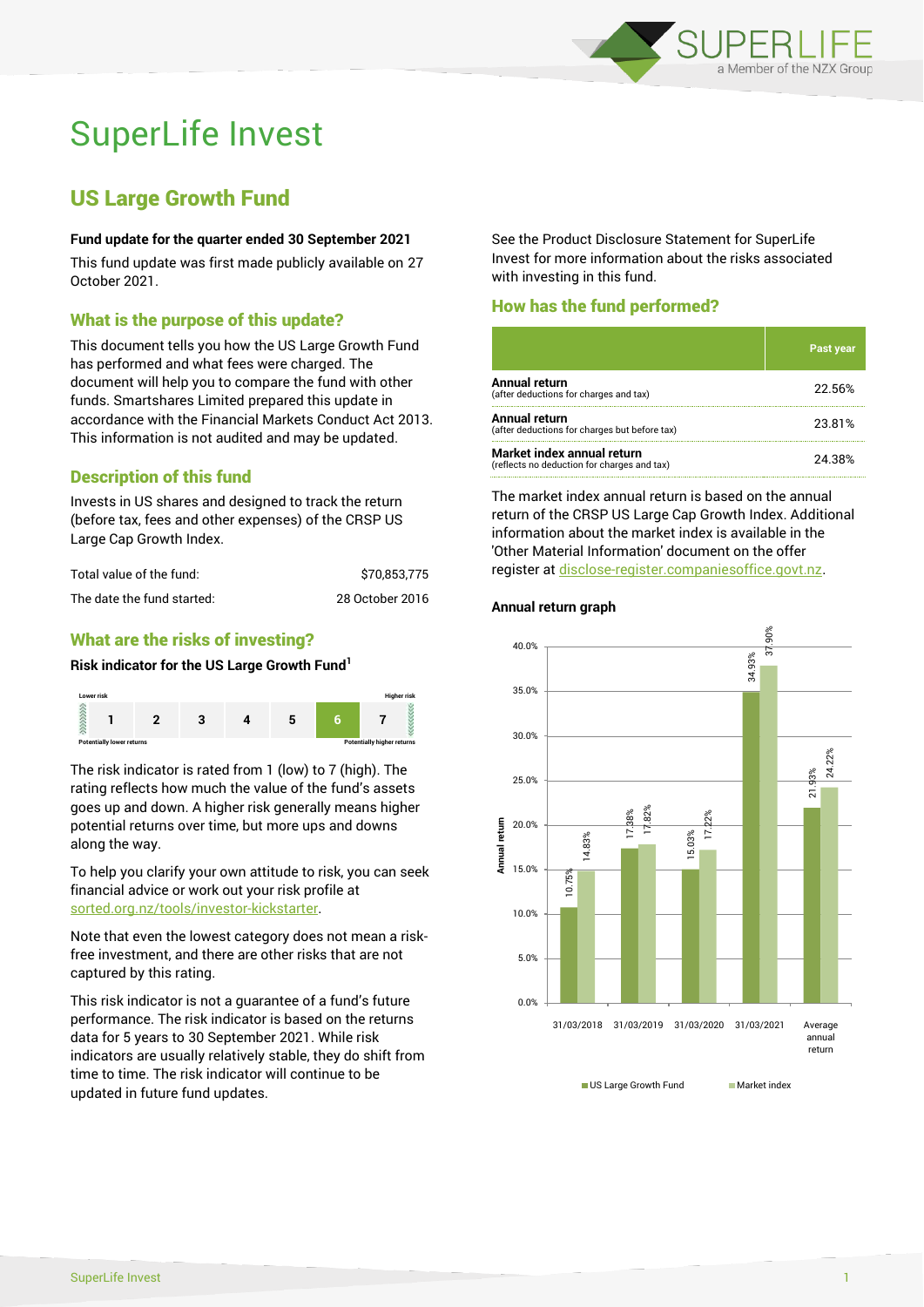

This shows the return after fund charges and tax for each year ending 31 March since the fund started. The last bar shows the average annual return since the fund started, up to 30 September 2021.

**Important:** This does not tell you how the fund will perform in the future.

Returns in this update are after tax at the highest prescribed investor rate (PIR) of tax for an individual New Zealand resident. Your tax may be lower.

# What fees are investors charged?

Investors in the US Large Growth Fund are charged fund charges. In the year to 31 March 2021 these were:

|                                                       | % per annum of fund's<br>net asset value |  |
|-------------------------------------------------------|------------------------------------------|--|
| <b>Total fund charges</b>                             | 0.47%                                    |  |
| Which are made up of:                                 |                                          |  |
| <b>Total management and administration</b><br>charges | 0.47%                                    |  |
| Including:                                            |                                          |  |
| Manager's basic fee                                   | 0.46%                                    |  |
| Other management and<br>administration charges        | 0.01%                                    |  |
| Other charges                                         | Dollar amount per investor               |  |
| Administration fee                                    | з<br>\$12 per annum                      |  |

Investors may also be charged individual action fees for specific actions or decisions (for example, if an investor has a financial adviser and has agreed to pay a fee to the adviser for providing financial advice). See the Product Disclosure Statement for SuperLife Invest for more information about those fees.

The fees set out above include GST where applicable.

Small differences in fees and charges can have a big impact on your investment over the long term.

# Example of how this applies to an investor

Jess had \$10,000 in the fund at the start of the year and did not make any further contributions. At the end of the year, Jess received a return after fund charges were deducted of \$2,256 (that is 22.56% of her initial \$10,000). Jess paid other charges of \$12. This gives Jess a total return after tax of \$2,244 for the year.

### What does the fund invest in?

### **Actual investment mix**

This shows the types of assets that the fund invests in.



#### **Target investment mix**

This shows the mix of assets that the fund generally intends to invest in.

| <b>Asset Category</b>        | <b>Target asset mix</b> |
|------------------------------|-------------------------|
| Cash and cash equivalents    |                         |
| New Zealand fixed interest   |                         |
| International fixed interest |                         |
| Australasian equities        |                         |
| International equities       | 100.00%                 |
| Listed property              |                         |
| Unlisted property            |                         |
| Commodities                  |                         |
| Other                        |                         |